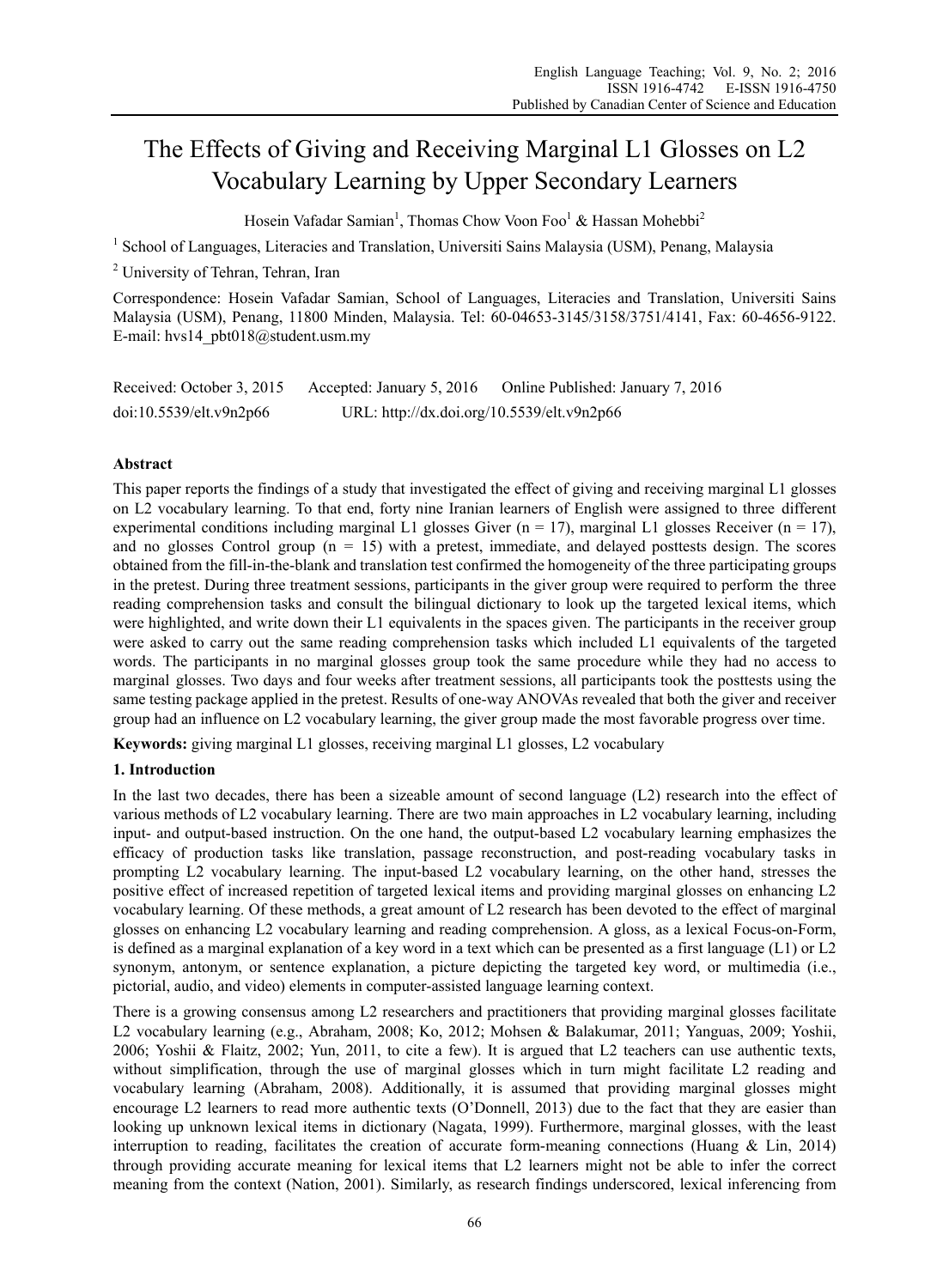context cannot be considered as an effective way to learn a great number of L2 words quickly because of a great number of variables involved in lexical inferencing.

To date, L2 researchers and practitioners have investigated the effect of providing marginal glosses on L2 vocabulary learning from different perspectives, in particular multimedia glosses (e.g., Al-Seghayer, 2001; Chun & Plass, 1996a, 1996b; Jones & Plass, 2002; Turk & Ercetin, 2014; Yanguas, 2009; Yoshii & Flaitz, 2002), paper-based and computer-assisted glosses, i.e., e-glosses (e.g., Abraham, 2008; Abuseileek, 2008; Kim & Gilman, 2008; Yun, 2011), single and multiple-choice glosses (e.g., Hulstijn, 1992), the role of individual differences in taking advantage of multimedia glosses (e.g., Rouhi & Mohebbi, 2013; Yeh & Wang, 2003), and L1 and L2 marginal glosses (e.g., Cheng & Good, 2009; Jacobs, Dufon, & Hong, 1994; Rouhi & Mohebbi, 2012; Taylor, 2006; Yoshii, 2006). In more recent studies, Hu, Vongpumivitch, Chang, and Liou (2014), Huang and Lin (2014), and Yoshii (2014) have further investigated the effectiveness of glosses on L2 vocabulary learning and reading comprehension from new perspectives, namely the effect of L1 and L2 e-glosses on incidental vocabulary learning of high and low-proficiency junior high school English students, the impact of combining glossing with inferring or meaning retrieval on vocabulary learning, and the effect of glosses and reviewing of glossed words on L2 vocabulary learning through reading.

As already mentioned, the empirical L2 studies on the effect of marginal glosses on L2 vocabulary learning have confirmed the advantage of providing marginal glosses on enhancing L2 vocabulary learning. Yet, there are aspects of marginal glosses which are under-researched. To our best knowledge, to date, hardly any L2 research has been done to investigate the differential effects of giving and receiving marginal glosses on L2 vocabulary learning and reading comprehension. To bridge this gap in second language acquisition (SLA) literature, this study examines the effects of giving and receiving L1 marginal glosses and repetition of targeted lexical items on enhancing L2 vocabulary learning in English as a foreign language (EFL) context. Also, as Hu, Vongpumivitch, Chang, and Liou (2014) rightly underscore, the previous studies comparing the effectiveness of L1 and L2 marginal glosses have yielded mixed results. So, this study is an attempt to bridge the perceived gap in this field of study. The following section of the article reviews briefly the recent L2 studies inquiring into the effect of L1 and L2 marginal glosses on enhancing L2 vocabulary learning and reading comprehension.

#### *1.1 Background to the Study*

## 1.1.1 Comparative Studies of L1 and L2 Marginal Glosses

Marginal glosses studies have contributed to the body of SLA literature with insight into enhancing L2 vocabulary learning and reading comprehension. A number of studies have touched on this area to investigate the differential effects of L1 and L2 marginal glosses on L2 vocabulary learning and reading comprehension.

Taylor (2006) conducted a meta-analysis study investigating the effect of paper-based and computer-assisted L1 glosses on L2 reading comprehension. He concluded that providing learners with computer-assisted L1 glosses has significant effect on reading comprehension. Likewise, Ko (2005) investigated the effect of L1 (Korean) and L2 (English) glosses and no glosses conditions on L2 learners' reading comprehension. The data analyses revealed that only L2 glosses condition had a positive effect on reading comprehension. Additionally, Ko inquired into the participants' preference about L1 and L2 glosses conditions and observed that majority of the participants were in favor of L2 glosses. In another research, Ko (2012) studied the effect of three conditions, namely L1 glosses, L2 glosses, and no glosses on L2 vocabulary learning. The analysis of the data obtained through immediate and delayed unexpected multiple-choice vocabulary test showed a significant difference between glosses and no glosses conditions in terms of L2 vocabulary learning. However, there was no significant difference between L1 and L2 glosses conditions. Moreover, the survey revealed that the participants favored L2 glosses.

Xu (2010) investigated the impact of L1, L2, and L1 coupled with L2 glosses on L2 vocabulary learning. The analysis of the data provided support for the positive effect of L1 glosses on fostering L2 vocabulary learning. In the same line of research, Hulstijn, Hollander, and Greidanus (1996) found that L1 glosses were effective in improving L2 vocabulary learning.

Yoshii (2006) examined the effect of L1 and L2 glosses on L2 vocabulary learning in a multimedia context. Surprisingly enough, the data analysis showed that both L1 and L2 glosses were effective for L2 vocabulary learning. However, further data analysis revealed no significant difference between L1 and L2 glosses.

Cheng and Good (2009) investigated the differential effects of L1 marginal glosses, L1 in-text glosses, L1 glosses coupled with L2 example sentences, and no glosses on L2 vocabulary learning and reading comprehension and found support for L1 glosses. However, reading comprehension did not improve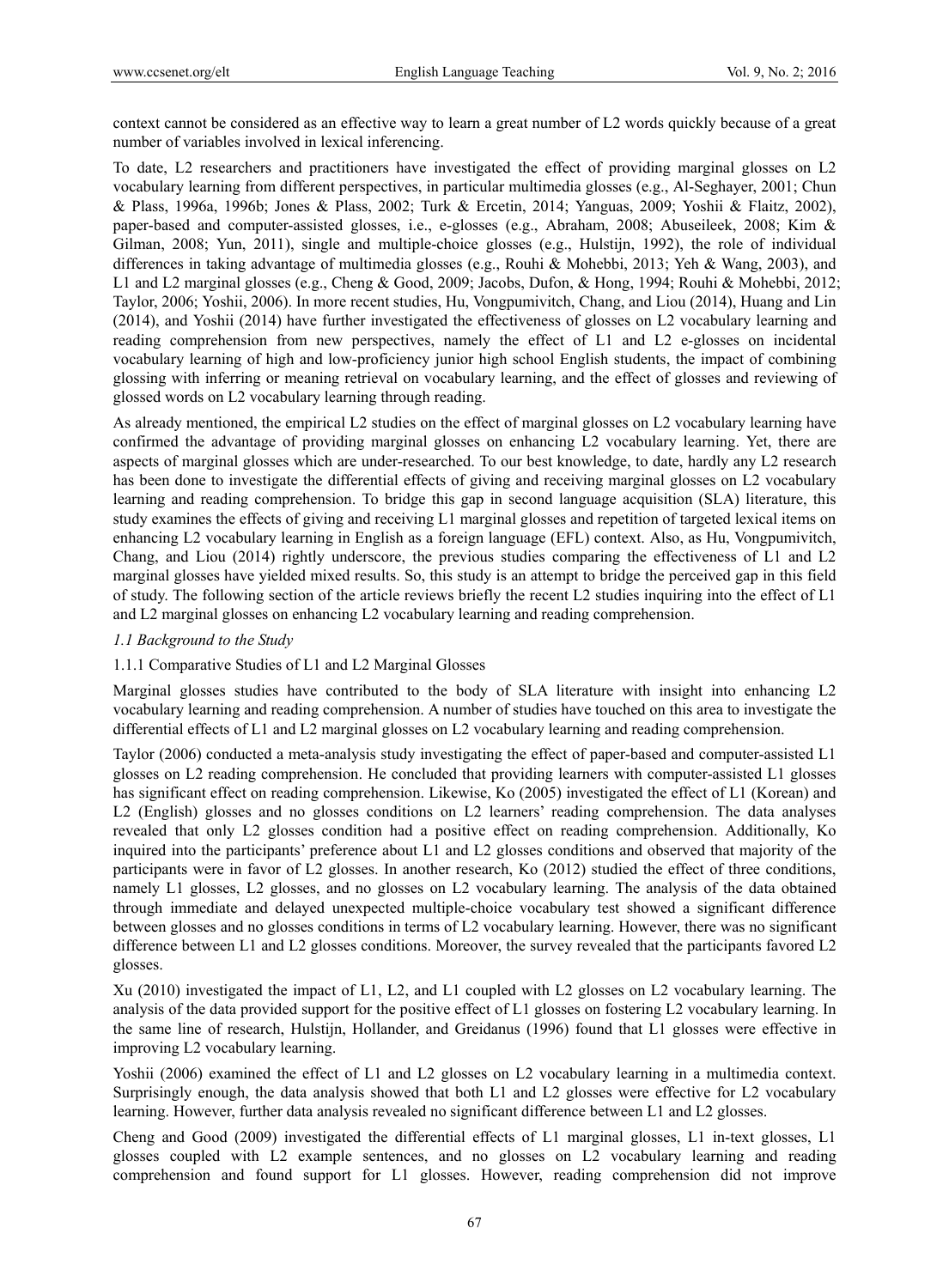significantly in glosses conditions.

Rouhi and Mohebbi (2012) studied the effect of computer-assisted L1 and L2 glosses on L2 vocabulary learning. The results of the recognition and production measures, namely immediate and delayed Persian equivalent test, multiple-choice test, and fill-in-the-blank tests lent support to the positive effect of providing glosses on L2 vocabulary learning compared with no glosses condition. Further data analysis showed that the participants in L1 glosses condition performed better than the participants in L2 glosses condition, although no significant difference was observed.

In brief, the findings of studies conducted to date endorse the positive effect of providing glosses, namely L1 and L2 glosses on improving L2 vocabulary learning. However, as the literature indicates, there is gap in this area of research with respect to studying the differential effects, if any, of asking L2 learners to provide L1 glosses for targeted lexical items rather than giving them the texts coupled with L1 glosses.

## *1.2 Purpose of the Present Study*

This study set out to investigate the effects of giving and receiving marginal L1 glosses on improving L2 vocabulary learning. As already indicated, while providing marginal glosses has been shown to be an effective pedagogical means of improving L2 vocabulary learning and reading comprehension, but more research comparing marginal L1 and L2 glosses are needed (Hu, Vongpumivitch, Chang, & Liou, 2014; Ko, 2012). It is also clear that the issue of giving or receiving marginal glosses requires robust attention and is still open to further investigation. Moreover, as it is rightly stressed, taking advantage of authentic texts through using marginal glosses and avoiding text simplification is one of the advantageous points of marginal glosses. Hence, we used authentic materials and aimed at further investigating whether increased frequency and repetition of the targeted glossed words has any effect on retention compared to the words glossed but repeated once in the texts. As Taylor (2010) commented, amount or frequency of targeted words marginal glosses seems a neglected key variable in research in this field of study.

Additionally, this study requires the participants in experimental conditions, namely giver marginal glosses to use bilingualized dictionary to give translation equivalents of targeted lexical items. This is in line with recent research findings (e.g., Augustyn, 2013; Chen, 2011) indicating the positive effect of bilingual dictionary practice and taking advantage of L1 for effective vocabulary learning. The questions that we seek to address in this study are the following:

1) How would giving marginal L1 glosses condition affect the L2 vocabulary learning in immediate and delayed testing times?

2) How would receiving marginal L1 glosses condition affect the L2 vocabulary learning in immediate and delayed testing times?

## **2. Method**

## *2.1 Participants*

A total of 95 learners (female and male aged from 15 to 17) available at English Institute participated in the study. They have enrolled for an English course in one of the private language institutes of Ardabil, in northwest of Iran. Based on Ellis's (2014) clarifications of terms, the participants were upper secondary students. All participants had been studying at high school and were majoring in different subjects: mathematics, science, humanities, and art. The present study was conducted in first semester of 2014 academic year. The participants, except two, were bilingual in Azari-Turkish, as their native language, and Persian as the formal language of the country and instruction. However, based on the results of Preliminary English Test and Vocabulary Size Test, it is explained later, 49 learners were selected applying non-probability criteria-based sampling at the beginning. Accordingly, it is imperative to mention that the age of participants was not considered as an influencing factor. The participants were randomly assigned to three different experimental conditions including marginal L1 glosses Giver  $(n = 17)$ , marginal L1 glosses Receiver ( $n = 17$ ), and no glosses ( $n = 15$ ). Furthermore, one-way ANOVAs run on the scores obtained from the pretest were submitted into one-way ANOVAs which revealed no statistically significant difference among the three participating groups in relation to the fill-in-the-blank and translation test.

## *2.2 Materials*

## 2.2.1 Reading Texts

Three short stories were selected from the Internet. The reason behind choosing stories, following Ko (2012), was that we wanted to minimize the possible background knowledge on reading comprehension. As research indicated, learners take advantage of the topic familiarity and background knowledge to perform lexical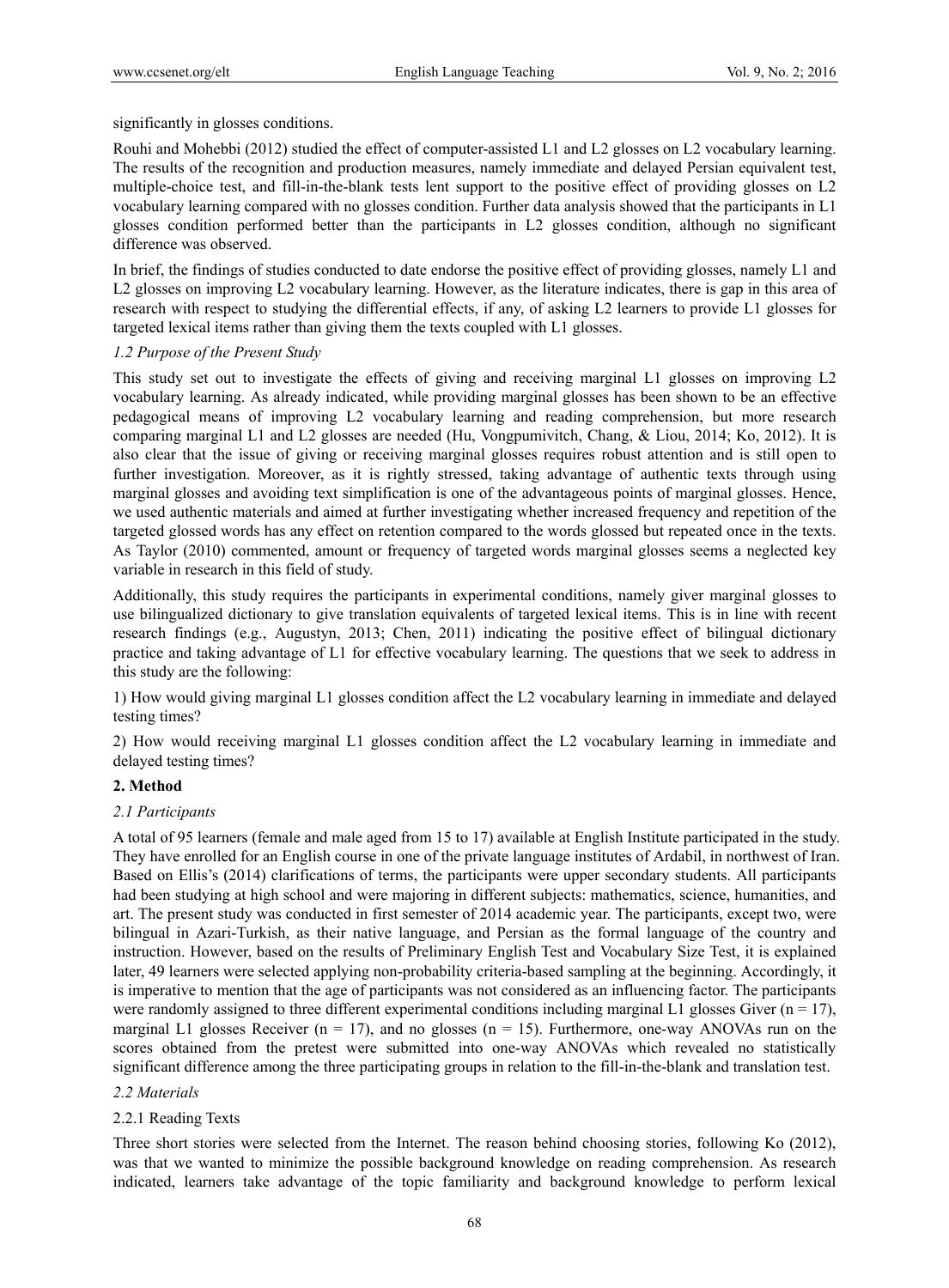inferencing or answer reading comprehension questions.

To get assurance as the texts are appropriate for the participants in terms of their L2 proficiency level, we checked their readability through readability software (http://www.readability-score.com) and Flesch-Kincaid Reading Ease. In the Flesch-Kincaid readability test, higher score indicates that the texts are easier to read and lower score implies that the texts are more difficult to read. Table 1 represents the readability index of the texts. The indices computed underscored that the texts were appropriate for the participants. Furthermore, the results of The Fry Graph Readability Formula (http://www.readabilityformulas.com) approved the appropriateness of the texts for the level of the participants of this study. The three texts given were at G grade, based on Fry Graph Readability Formula. Also, the texts were roughly at the same length, text  $1 = 364$  words, text  $2 = 310$  words, and text  $3 = 327$  words; though text 1 was longer than the others we did not modify the text.

| <b>Texts</b>                          | <b>Flesch-Kincaid Reading Ease</b> |
|---------------------------------------|------------------------------------|
| Text 1: A Glass of Milk, Paid in Full | 88.9                               |
| Text 2: A Letter to God               | 85.3                               |
| Text 3: Graduation                    | 77.2                               |

Table 1. The readability index of the texts

#### *2.3 Targeted Words*

We conducted a pilot study to select the targeted words. We asked 16 pre-intermediate and intermediate English learners to underline the words which would seem unknown for them. Also, we asked 4 teachers to underline the words which they thought the learners in pre-intermediate and intermediate level would not know their meaning. Based on their ideas we selected 41 targeted words in total, 16 words from text 1, 10 words from text 2, and 15 words from text 3. We also checked the words' based on Common European Framework of Reference for Languages (CEFR) from Cambridge dictionaries online (www. Dictionary.cambridge.org). Majority of the targeted words were at B1 and B2 (independent user) level. Table 2, Table 3, and Table 4 show the targeted words, their L1 equivalents (Persian), and their frequency in the texts.

| <b>Targeted Words</b> | <b>L1 Glosses (Persian Equivalent)</b> | Frequency      |
|-----------------------|----------------------------------------|----------------|
| Goods                 | كالاها                                 |                |
| Dime                  | سکه ده سنتی                            |                |
| Owe                   | بدهكار بودن                            | $\overline{2}$ |
| Faith                 | ايمان                                  |                |
| Quit                  | منصرف شدن                              |                |
| Baffled               | متحير                                  |                |
| Specialist            | متخصص<br>بیماری                        |                |
| Disease               |                                        | 1              |
| Consultation          | مشورت                                  | $\overline{2}$ |
| Gown                  | لباس                                   |                |
| Recognize             | شناختن                                 |                |
| Determined            | مصنمم                                  |                |
| Struggle              | تقلا                                   |                |
| Win                   | برنده شدن                              |                |
| Approval              | تاييد كردن                             |                |
| Sign                  | امضا كردن                              |                |

Table 2. Targeted words, frequency in texts, and marginal L1 glosses of text 1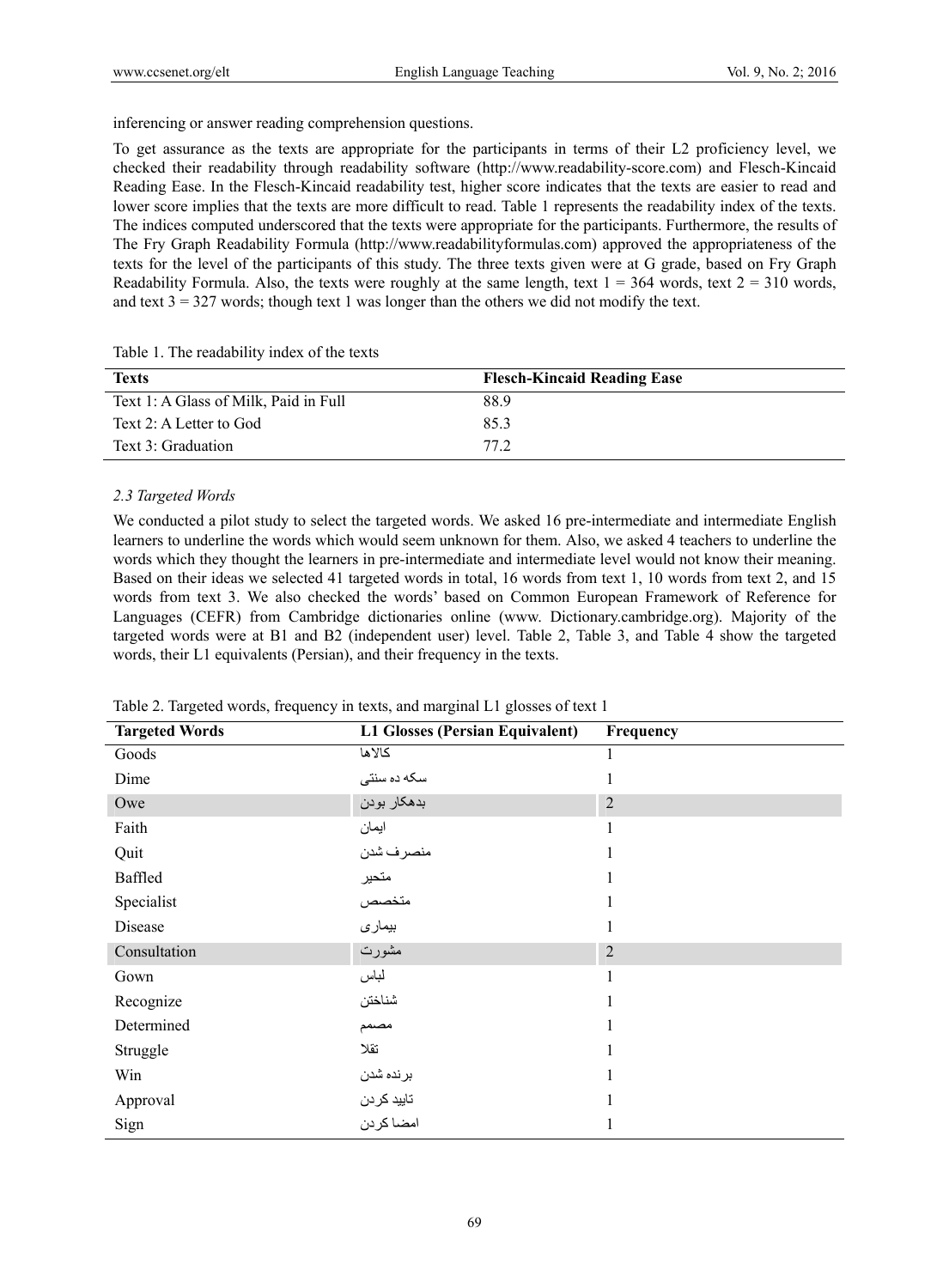| <b>Targeted Words</b> | L1 Glosses (Persian Equivalent) | Frequency |
|-----------------------|---------------------------------|-----------|
| Process               | رسیدگ <i>ی</i> ک <i>ر</i> دن    |           |
| Illegible             | ناخوانا                         |           |
| Shaky                 | لرزان                           |           |
| Handwriting           | دست خط                          |           |
| Widow                 | زن بیو ہ                        |           |
| Pension               | مستمرى بازنشستگى                | 2         |
| Purse                 | كيف يول                         |           |
| Touch                 | تحت تاثير قرار گرفتن            |           |
| Generosity            | سخاوت                           |           |
| Thieve                | دزديدن                          |           |

|  |  | Table 3. Targeted words, frequency in texts, and marginal L1 glosses of text 2 |
|--|--|--------------------------------------------------------------------------------|
|  |  |                                                                                |

Table 4. Targeted words, frequency in texts, and marginal L1 glosses of text 3

| <b>Targeted Words</b> | L1 Glosses (Persian Equivalent) | Frequency |
|-----------------------|---------------------------------|-----------|
| Graduation            | فارغ التحصيلي                   | <u>5</u>  |
| Admire                | تحسين كردن                      |           |
| Dealer                | و اسطه                          | 3         |
| Afford                | از عهده هزینه برآمدن            |           |
| Approach              | نزدیک شدن                       |           |
| Await                 | منتظر ماندن                     |           |
| Purchase              | خريدن                           |           |
| Wrapped               | كادو شده                        |           |
| Leather               | چرمی                            |           |
| Bible                 | انجيل                           | 4         |
| Pass away             | فوت كردن                        |           |
| Will                  | وصيت كردن                       |           |
| Possessions           | دار ایی ها                      |           |
| Regret                | پشیمانی                         |           |
| Desire                | أرزو دائستن                     |           |

## *2.4 Tests*

#### 2.4.1 The Cambridge Preliminary English Test (PET)

To get assurance as the homogeneity of the participating groups in terms of L2 proficiency level, the participants took PET. PET, as the second level Cambridge ESOL exam, is an intermediate level qualification. PET is at Level B1 of CEFR. This test has three main sections including reading and writing, listening, and speaking. Reading and writing is worth 50 percent of the total marks and each of the other skills, namely listening and speaking is worth 25 percent. It is assessed based on "pass with distinction 90-100 CEFR Level B2", "pass with merit 85-89 CEFR Level B1", "pass 70-84 CEFR Level B1", and " fail 45-69 CEFR Level A2". In fact, test takers need to get 70 percent to pass test. It should be mentioned that we, in this study, excluded listening and speaking sections because of feasibility concerns.

## 2.4.2 Vocabulary Size Test

To check whether the participating groups are homogenous in terms of L2 vocabulary knowledge, in particular written receptive vocabulary knowledge which is required for reading, the Vocabulary Size Test (VST) (Nation & Beglar, 2007) was given to the participants. The VST was developed to represent a reliable measure of learners' receptive vocabulary size from the first 1,000 to 14,000 word families of English. Each item in the test indicates 100 word families. A test-taker's score is multiplied by 100 to get his/her total vocabulary size up to the fourteenth 1,000 word family level. In fact, according to the participant's L2 proficiency level, their estimated vocabulary knowledge, and the purpose of the study we selected the 7000 word level (P. Nation, personal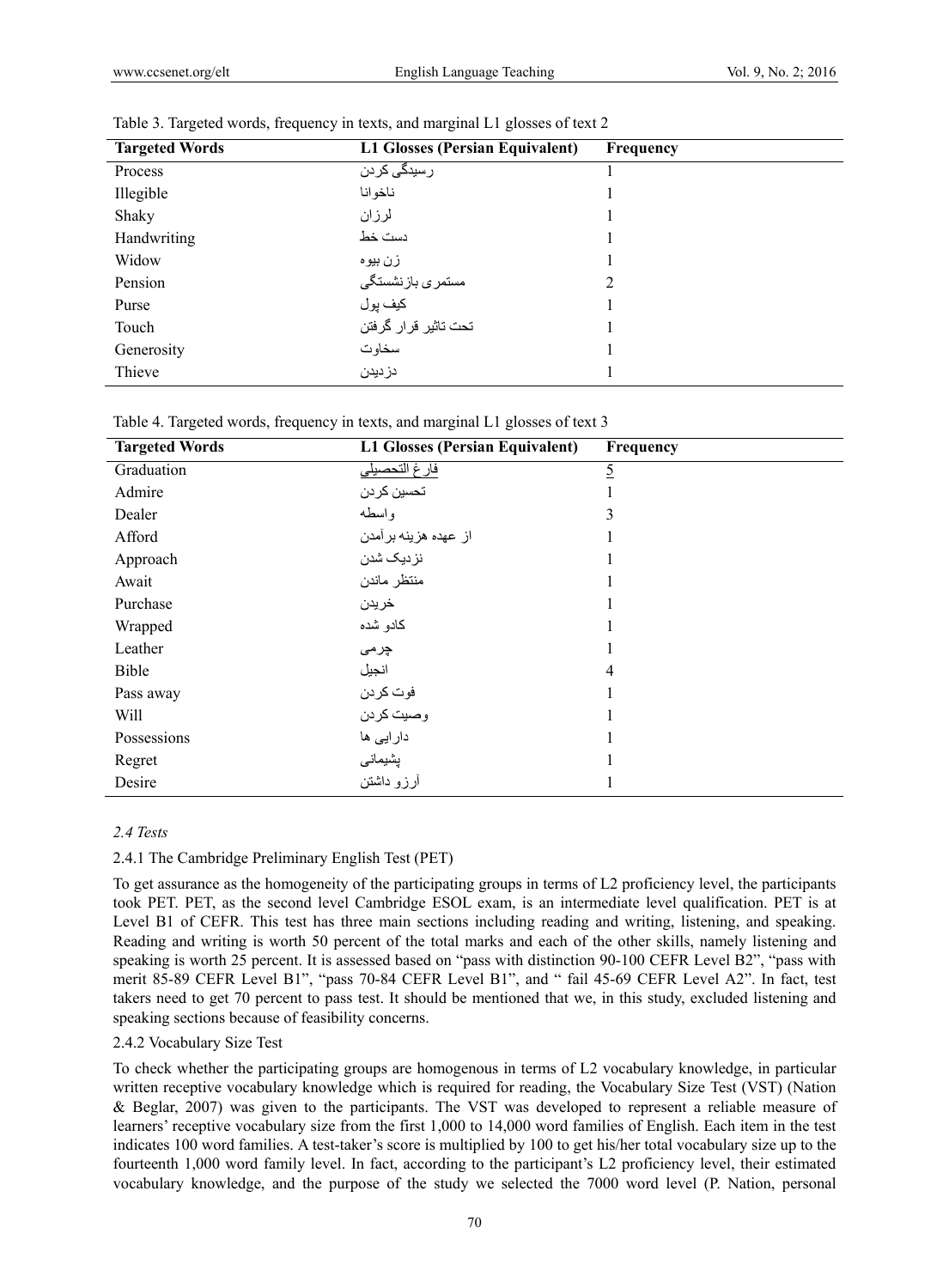## communication, November 21, 2014).

## 2.4.3 Reading Comprehension Tasks

Participants of the study were required to finish the reading tasks under different marginal glosses conditions and take reading comprehension tests. These tests included true-false and short answer questions based on the texts. Following Chen (2011), the reading comprehension questions were word-focused approach. It means that most of the reading comprehension questions were related to the comprehension of the targeted lexical items. The reason behind administering reading comprehension tests was to make participants read the texts carefully and focus on the targeted lexical items.

# 2.4.4 Unexpected Post-tests: Fill-in-the-blank Test and Translation Test

To assess the effects of different treatment conditions, the participants were required to take two unexpected tests including fill-in-the-blank and translation tests, once two days after the treatment sessions, as immediate post-tests although there was two days interval, and once more after four weeks, as delayed post-tests to assess the retention of the targeted lexical items.

# *2.5 Procedures*

Before the main study, we conducted a pilot study, as above mentioned, to select the targeted lexical items. Also, the pilot study served another purpose. We asked 6 learners to perform the tasks under different experimental conditions to come up with the time on task. Based on the results of the pilot study 45 minutes was allotted to participants in marginal L1 glosses Giver group and 30 minutes for marginal L1 glosses Receiver and no marginal glosses groups.

Firstly, the participants were asked to take PET and VST. Based on the results of these two measures, 46 participants in the study were excluded. Then, the participants, who were 49, were randomly assigned to three participating groups and their homogeneity was assumed based the scores obtained from the pretest.

On the first, second, and third treatment sessions, the participants in marginal L1 glosses Giver group were asked to perform the reading comprehension tasks 1, 2, and 3 and consult the dictionary, bilingualized (BLD) Longman learner's dictionary of American English, to look up the targeted lexical items, which were highlighted, and write down their L1 equivalents in the spaces provided. They also needed to answer the reading comprehension questions. The participants in marginal L1 glosses Receiver group were required to carry out the same reading comprehension tasks and answer the reading comprehension questions. It should be mentioned that their texts included the L1 equivalents of the targeted words. The participants in no marginal glosses group took the same procedure while they had no access to marginal glosses. Two days after performing reading task 3 under different experimental conditions, the participants were given two tests including translation and fill-in-the-blank tests, which were administered in the pretest, to assess the immediate effect of different marginal glosses conditions on L2 vocabulary learning. After 4 weeks, we administered the same tests; they were counterbalanced, to assess the retention effect of the different marginal glosses conditions on enhancing L2 vocabulary learning. Table 5 shows the design and timeline of the study.

| <b>SESSION</b>                          |                        |                                                     |                   | 4                 |                   | (After 2 days)                                    | (After 4 weeks)                                     |
|-----------------------------------------|------------------------|-----------------------------------------------------|-------------------|-------------------|-------------------|---------------------------------------------------|-----------------------------------------------------|
| <b>TREATMENT</b><br>&<br><b>TESTING</b> | PET<br>&<br><b>VST</b> | Translation<br>&<br>Fill-in<br>the-blank<br>Pretest | Reading<br>Task 1 | Reading<br>Task 2 | Reading<br>Task 3 | Translation<br>&<br>Fill-in-the-blank<br>Posttest | Translation<br>&<br>Fill-in-the-blank<br>Posttest 2 |

| Table 5. The summary of the study |  |
|-----------------------------------|--|
|-----------------------------------|--|

## **3. Analyses and Results**

# *3.1 Fill-in-the-blank Test*

The descriptive statistics for the fill-in-the-blank test are presented in Table 6.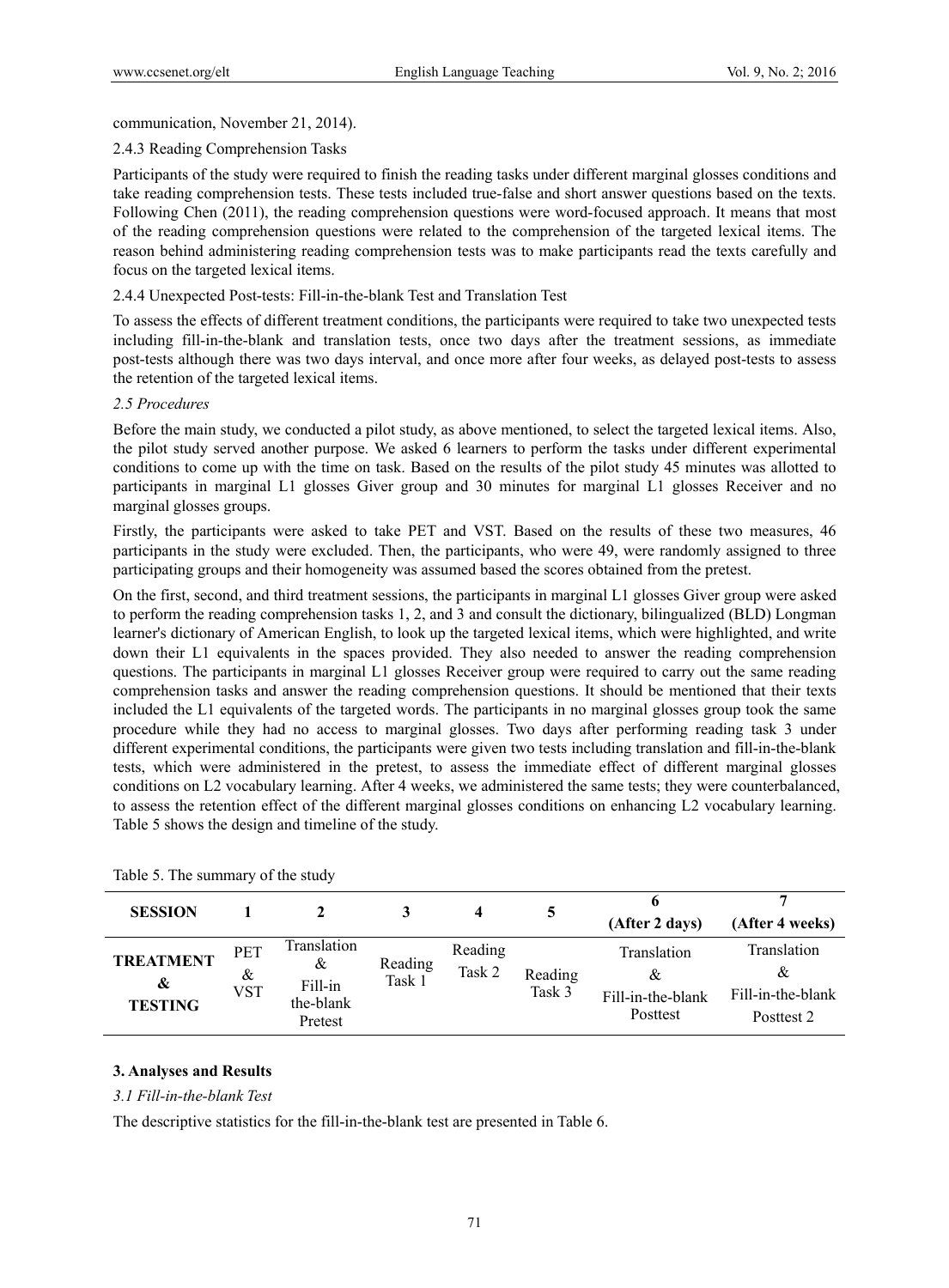| Treatment |    | Pretest |      | Posttest 1 |      | Posttest 2 |      |
|-----------|----|---------|------|------------|------|------------|------|
| Group     | n  | M       | SD   | M          | SD   | М          | SD   |
| Giver     |    | 16.88   | 4.02 | 23.41      | 5.55 | 23.29      | 5.57 |
| Receiver  |    | 15.76   | 3.56 | 20.94      | 4.14 | 19.35      | 3.72 |
| Control   | 15 | 16.26   | 3.39 | 16.20      | 3.32 | 15.33      | 3.33 |
| Total     | 49 | 16.30   | 3.66 | 20.34      | 5.29 | 19.98      | 5.36 |

Table 6. Descriptive statistics for the fill-in-the-blank test

The repeated measures ANOVA run on the scores obtained from the three testing times for the fill-in-the-blank test revealed a significant effect for time with a big effect size,  $F = 50.53$ ,  $p < .001$ ,  $\eta_p^2 = .69$  and a significant effect for treatment with a big effect size,  $F(2) = 7.08$ ,  $p < .05$ ,  $\eta_p^2 = .23$ . Furthermore, there was a significant interaction effect between time and treatment with a big effect size,  $F = 13.68$ ,  $p < .001$ ,  $\eta_p^2 = .37$ . Table 7 represents the results of repeated measures ANOVA for the fill-in-the-blank test.

| Table 7. The results of repeated measures ANOVA (Wilks' Lambda) for the fill-in-the-blank test |  |  |
|------------------------------------------------------------------------------------------------|--|--|
|------------------------------------------------------------------------------------------------|--|--|

| Effect         |       |         | - Jp           |
|----------------|-------|---------|----------------|
| Time           | 50.53 | $.001*$ | .69            |
| Treatment      | 7.08  | $.05*$  | ر ے.           |
| Treatment*Time | 13.68 | $.001*$ | $\gamma$<br>.J |

The results pertaining to the groups' performance through Post-Hoc (LSD) analysis revealed no significant difference between the giver and receiver groups,  $p = 0.07$  but a significant difference between the giver and control group,  $p < .001$ . There was, also, no statistically significant difference between the receiver and the control group,  $p = 0.06$ . Table 8 shows the results of Post-Hoc analysis for the fill-in-the-blank test.

| Group    |          | М    | SD   |         |
|----------|----------|------|------|---------|
| Giver    | Receiver | 2.50 | 1.JJ | .v /    |
|          | Cont.    | 5.26 | 1.39 | $.001*$ |
| Receiver | Cont.    | 2.75 | 1.39 | .06     |

Table 8. The results for the Post-Hoc analysis (the fill-in-the-blank test)

The results of the post-ANOVA analysis (Bonferroni adjustment) comparing groups in the posttest 1 and 2 revealed that the giver group outscored the receiver and the control groups in the posttest 1 and 2 with a significant difference between the giver and the control groups,  $p < .001$  in both testing times and a significant difference between the giver and receiver groups in the posttest 2. Additionally, the receiver group performed better than the control group in the posttest 1 and 2 with a significant difference,  $p < .05$ . Table 9 shows the post-ANOVA analysis (Bonferroni adjustment) results.

Table 9. The results of post-ANOVA analysis (Bonferroni adjustment) for the fil l-in-the-blank test

|                           | Posttest 1: giver $>$ receiver $>$ control |  |  |
|---------------------------|--------------------------------------------|--|--|
|                           | Posttest 2: given $>$ receiver $>$ control |  |  |
| Posttest 1                | Posttest 2                                 |  |  |
| $\text{given}$ > receiver | $\text{given}$ > receiver*                 |  |  |
| giver $>$ control*        | giver $>$ control*                         |  |  |
| receiver $>$ control*     | receiver $>$ control*                      |  |  |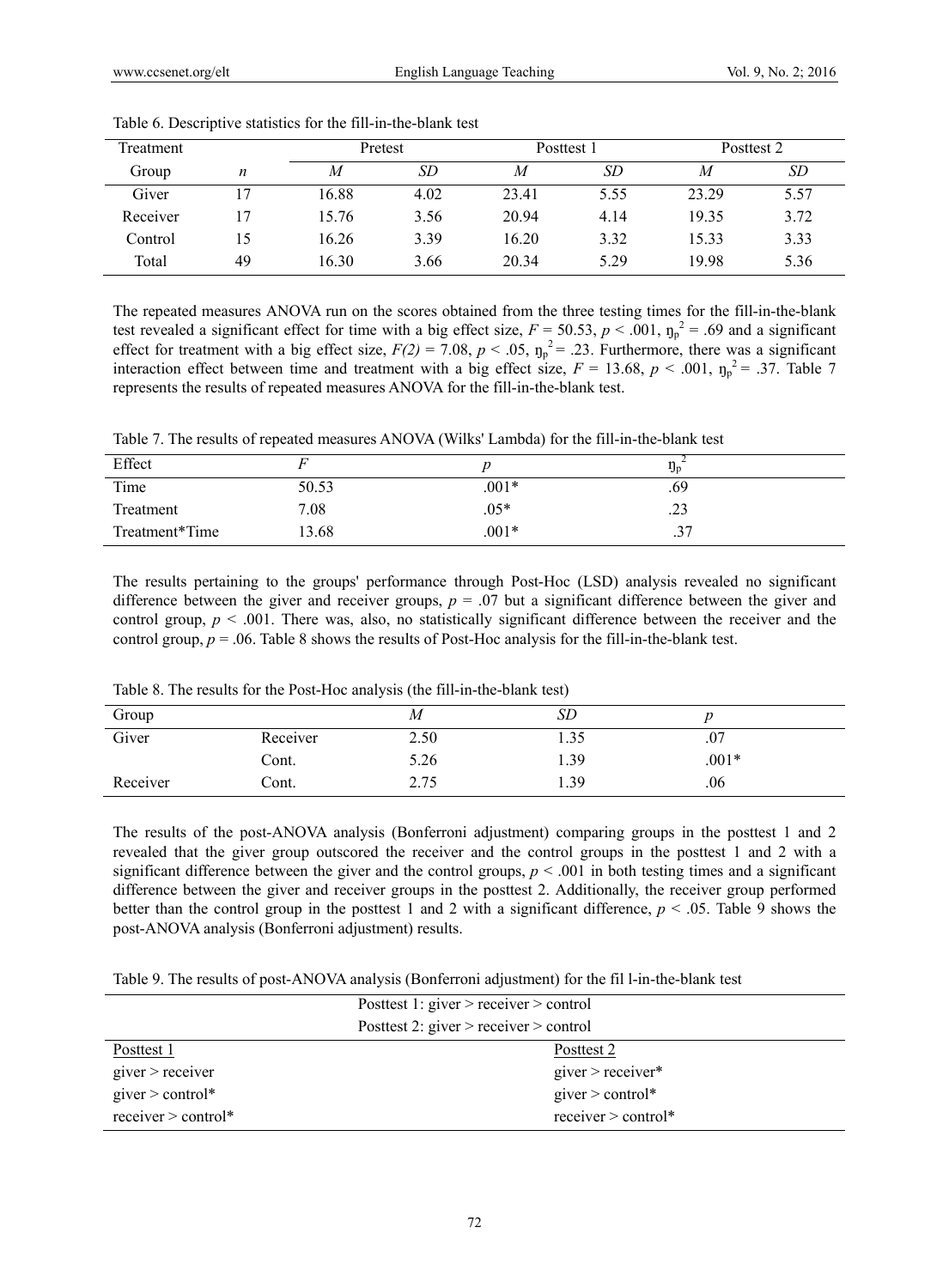## *3.2 Translation Test*

Table10 displays the means and standard deviations for the translation test.

| Treatment |    | Pretest |      | Posttest 1 |      |       | Posttest 2 |
|-----------|----|---------|------|------------|------|-------|------------|
| Group     | n  | M       | SD   | M          | SD   | M     | <i>SD</i>  |
| Giver     | 7  | 17.23   | 3.73 | 23.76      | 5.35 | 25.41 | 5.19       |
| Receiver  |    | 16.35   | 4.01 | 21.82      | 4.43 | 20.52 | 4.57       |
| Control   | 15 | 16.60   | 2.79 | 16.20      | 3.09 | 15.80 | 3.48       |
| Total     | 49 | 16.73   | 3.52 | 20.77      | 5.38 | 20.77 | 5.90       |

Table 10. Descriptive statistics for the translation test

We ran the repeated measures ANOVA on the scores obtained from the three testing times. The analyses yielded a significant effect for time with a large effect size,  $F = 54.15$ ,  $p < .001$ ,  $\eta_p^2 = .70$  and a significant effect for CF treatment with a big effect size,  $F(2) = 8.81$ ,  $p < .001$ ,  $\eta_p^2 = .27$ . Moreover, a significant interaction effect was observed between time and CF treatment with a big effect size,  $F = 31.58$ ,  $p < .001$ ,  $\eta_p^2 = .58$ . Table 11 summarizes the results of repeated measures ANOVA for the translation test.

Table 11. The results of repeated measures ANOVA (Wilks' Lambda) for the translation test

| Effect         |       |         | -Jp       |
|----------------|-------|---------|-----------|
| Time           | 54.15 | $.001*$ | .70       |
| Treatment      | 8.81  | $.001*$ | າາ<br>ا ت |
| Treatment*Time | 31.58 | $.001*$ | .58       |

To statistically determine where the significant differences lay among the groups, we ran a Post-Hoc (LSD) analysis. The analysis revealed that the difference between the giver and receiver groups was not significant, *p = .*06. The difference between the giver and control groups was significant, *p < .*001. Also, the difference between the receiver and control group was significant, *p <* .05*.* The results of LSD analysis for the translation test are represented in Table 12.

| Group    |          | М    | SD         |         |
|----------|----------|------|------------|---------|
| Giver    | Receiver | 2.56 | 37<br>ر. 1 | .06     |
|          | Cont.    | 5.93 | 1.41       | $.001*$ |
| Receiver | Cont.    | 3.36 | 1.41       | $.02*$  |

Table 12. The results for the LSD analysis (the translation test)

A closer inspection of these groups' performance comparing groups in the posttest 1 and 2 we ran the post-ANOVA analysis (Bonferroni adjustment)**.** The results revealed that the giver group performed better than the receiver and control groups in the posttest 1 and 2 with a significant difference between the giver and control group,  $p \leq 0.001$  in both testing times. Additionally, the receiver group significantly outperformed the control group in the posttest 1 and 2,  $p < 0.05$ . The post-ANOVA analysis (Bonferroni adjustment) results are displayed in Table 13.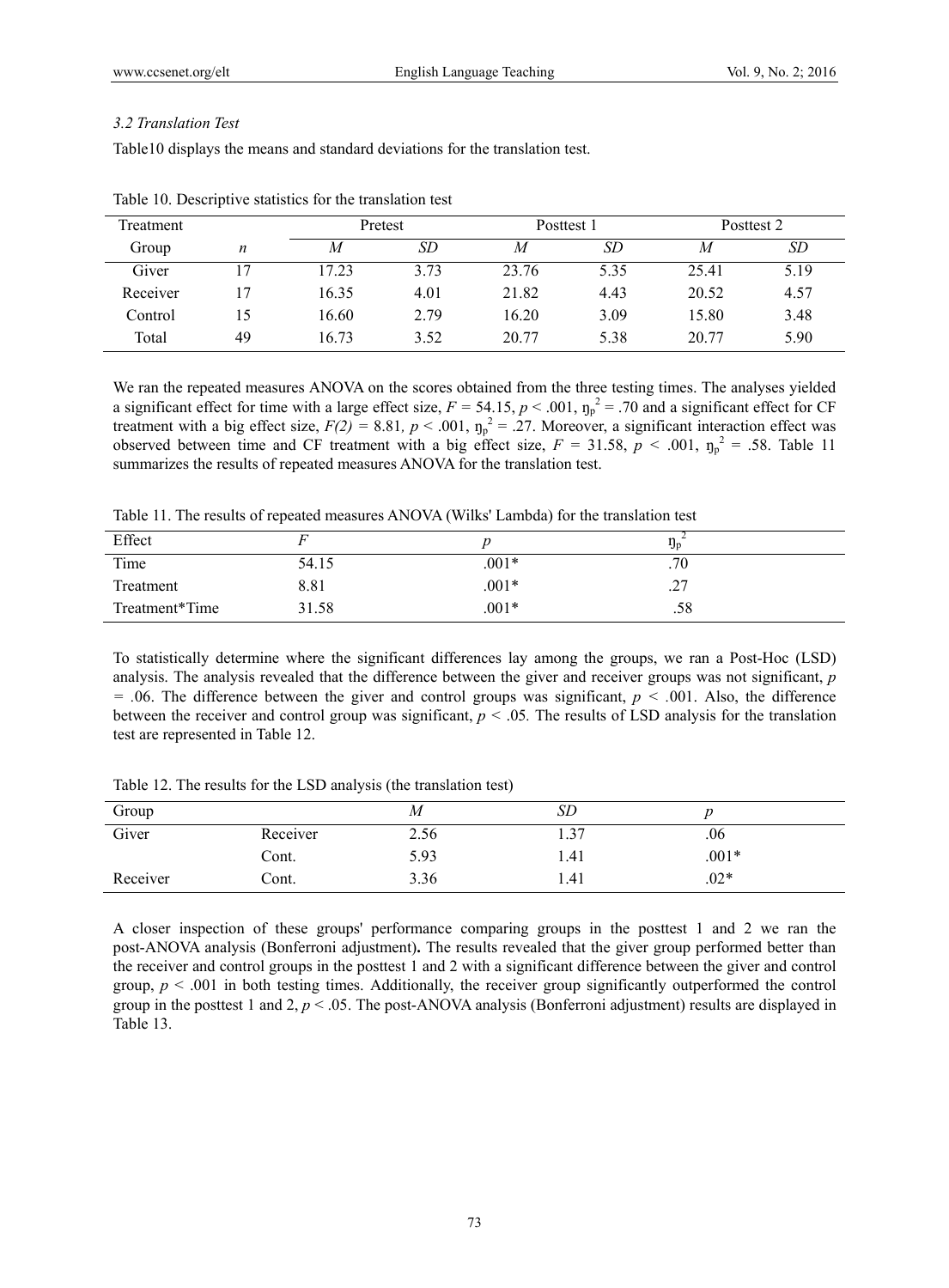|                           | Posttest 1: giver $>$ receiver $>$ control |  |  |
|---------------------------|--------------------------------------------|--|--|
|                           | Posttest 2: giver $>$ receiver $>$ control |  |  |
| Posttest 1                | Posttest 2                                 |  |  |
| $\text{given}$ > receiver | $\text{given}$ > receiver                  |  |  |
| giver $>$ control*        | giver $>$ control*                         |  |  |
| $receiver > control*$     | $receiver > control*$                      |  |  |

#### Table 13. The results of post-ANOVA analysis (Bonferroni adjustment) for the translation test

#### **4. Discussion**

The research questions addressed in this study were whether the giving and receiving marginal L1 glosses would affect the L2 vocabulary learning in immediate (posttest 1) and delayed posttests (posttest 2). Regarding the results obtained from the fill-in-the-blank and translation tests over three testing times among three participating groups, significant effect for time, treatment, and interaction between time and treatment was observed. The results revealed that the giver group outperformed the receiver and control groups both in posttest 1 and 2. Meanwhile, the giver and receiver groups significantly outscored the control group in posttest 1 and 2. Additionally, the giver group significantly outperformed the receiver group in the fill-in-the-blank test in the posttest 2. These findings are in line with those of studies (e.g., Abraham, 2008; Ko, 2012; Mohsen & Balakumar, 2011; Yanguas, 2009; Yoshii, 2006; Yoshii & Flaitz, 2002; Yun, 2011) which examined the effect of marginal glosses on L2 vocabulary learning and found it facilitating in learning vocabulary. The results are also consistent with Huang and Lin's (2014) study, which highlighted the positive effect of marginal glasses. They argued that marginal glosses help create the accurate form-meaning connections since learners are provided with accurate meaning of words that they might not be able to derive the correct meaning from the context or from lexical meaning (Nation, 2001). The findings can also be accounted for by some studies (e.g., Cheng & Good, 009; Greidanus, 1996; Xu, 2010; Yoshii, 2006) comparing L1 and L2 glosses which found support for the positive effect of L1 glosses.

The giver group performed better than two other groups over time as well especially in fill-in-the-blank test. Due to the nature of giving L1 marginal glosses, this can also be explained by the input- and output-based instruction in L2 vocabulary learning on the one hand. The former underscore the increased repetition of targeted lexical items and providing marginal glosses on enhancing L2 vocabulary learning. The latter highlights the efficacy of production tasks like translation, passage reconstruction, and post-reading vocabulary tasks in prompting L2 vocabulary learning. This finding is also well supported by the assumption that providing marginal glosses might encourage L2 learners to read more authentic texts and examples through dictionary (O'Donnell, 2013). Therefore, a possible explanation for this finding might be the resemblance of the fill-in-the-blank test to the treatment given, i.e. the test accompanied by an authentic text which required participants to read the text and fill out the spaces provided with the first two letters of the suitable word given as opposed to the translation test which required participants to provide Persian equivalents of the words given without any text.

#### **5. Conclusions**

The present study sought to answer the question if giving and receiving marginal L1 glosses would have any effect on L2 vocabulary learning over the three testing occasions: pretest, immediate posttest, and delayed posttest. According to the findings of the study, giving and receiving marginal L1 glosses appeared to have an effect on the L2 vocabulary learning. Compared to the receiver and control groups, the giver group made the most favorable progress over time.

While the findings of this study are believed to contribute to the field, some limitations need to be acknowledged. In this study, the treatment period was limited to three sessions which were relatively short. Also, the sample size, while acceptable, was smaller than one would have wished for. While marginal L1 glosses and testing instruments used in this study were in written mode, a substantial contribution would have been using computer-assisted mode. The influencing factor of targeted words frequency was not examined, which could negatively influence the findings of the study. This would be a potential area for carrying out further research in order to examine the effectiveness of repetition.

#### **Acknowledgments**

We wish to thank the Universiti Sains Malaysia (USM) and the School of Languages, Literacies, and Translation for giving us financial support. I am also particularly grateful to my co-authors who assisted in conducting this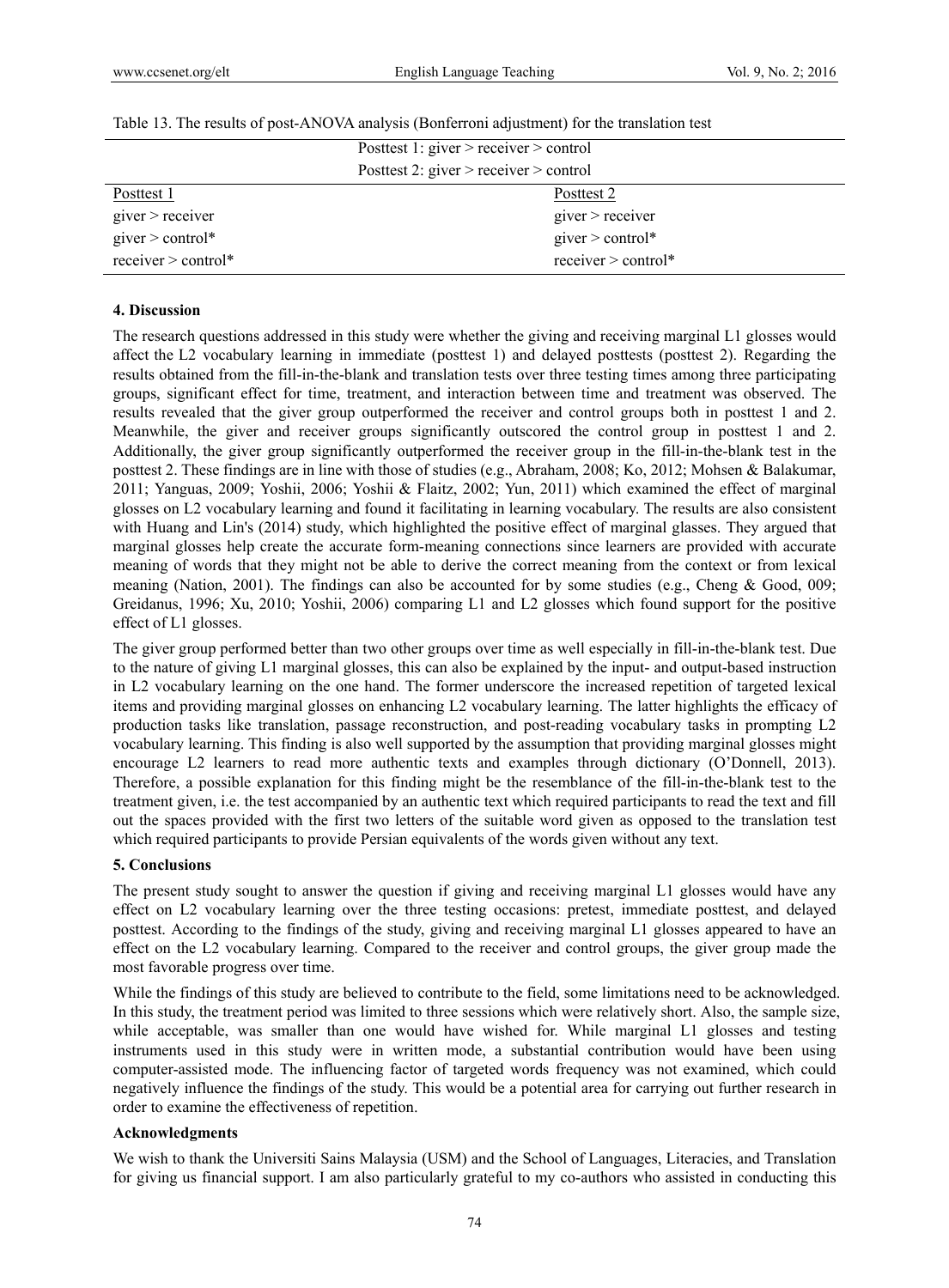study. It is also an honor for us to appreciate all the people for their help directly and indirectly to complete our study.

## **References**

- Abraham, L. B. (2008). Computer-mediated glosses in second language reading comprehension and vocabulary learning: A meta-analysis. *Computer Assisted Language Learning, 21*(3), 199-226*.*  http://dx.doi.org/10.1080/09588220802090246
- Augustyn, P. (2013). No dictionaries in the classroom: Translation equivalents and vocabulary acquisition. *International Journal of Lexicography, 26*(3), 362-385. http://dx.doi.org/10.1093/ijl/ect017
- Abuseileek, A. F. M. (2008). Hypermedia annotation presentation: Learners' preferences and effect on EFL reading comprehension and vocabulary acquisition. *CALICO Journal, 25*(2), 260-275*.*
- Al-Seghayer, K. (2001). The effect of multimedia annotation modes on L2 vocabulary acquisition: A comparative study. *Language Learning & Technology, 5*(1), 202-232.
- Ariew, R., & Ercetin, G. (2004). Exploring the potential of hypermedia annotations for second language reading. *Computer Assisted Language Learning, 17*(2), 237-259. http://dx.doi.org/10.1080/0958822042000334253
- Chen, Y. (2011). Dictionary use and vocabulary learning in the context of reading. *International Journal of Lexicography, 25*(2), 216-247. http://dx.doi.org/10.1093/ijl/ecr031
- Cheng, Y. H., & Good, R. L. (2009). L1 glosses: Effects on EFL learners' reading comprehension and vocabulary retention. *Reading in a Foreign Language, 21*(2), 119-142.
- Chun, D. M., & Plass, J. L. (1996a). Effects of multimedia annotations on vocabulary acquisition. *The Modern Language Journal, 80*(2), 183-198. http://dx.doi.org/10.1111/j.1540-4781.1996.tb01159.x
- Chun, D. M., & Plass, J. L. (1996b). Facilitating reading comprehension with multimedia. *System, 24*(4), 503-519. http://dx.doi.org/10.1016/S0346-251X(96)00038-3
- Ellis, G. (2014). 'Young learners': Clarifying our terms. *ELT Journal, 68*(1), 75-78. http://dx.doi.org/10.1093/elt/cct062
- Gettys, S., Imhof, L. A., & Kautz, J. O. (2001). Computer-assisted reading: The effects of glossing format on comprehension and vocabulary retention. *Foreign Language Annals, 34*, 91-106. http://dx.doi.org/10.1111/j.1944-9720.2001.tb02815.x
- Hu, S. M., Vongpumivitch, V., Chang, J. S., & Liou, H. C. (2014). The effects of L1 and L2 e-glosses on incidental vocabulary learning of junior high-school English students. *ReCALL, 26*, 80-99. http://dx.doi.org/10.1017/S0958344013000244
- Huang, L. L., & Lin, C. C. (2014). Three approaches to glossing and their effects on vocabulary learning. *System, 44*, 127-136. http://dx.doi.org/10.1016/j.system.2014.03.006
- Hulstijn, J. H. (1992). Retention of inferred and given word meanings: Experiments in incidental vocabulary learning. In P. J. L. Arnaud, & H. Be'joint (Eds.), *Vocabulary and applied linguistics* (pp. 113-125). Basingstoke, UK: Macmillan. http://dx.doi.org/10.1007/978-1-349-12396-4\_11
- Jacobs, G. M., Dufon, P., & Fong, C. H. (1994). L1 and L2 glosses in reading passages: Their effectiveness for increasing comprehension and vocabulary knowledge. *Journal of Research in Reading, 17*, 19-28. http://dx.doi.org/10.1111/j.1467-9817.1994.tb00049.x
- Jones, L. C., & Plass, J. L. (2002). Supporting listening comprehension and vocabulary acquisition in French with multimedia annotation. *The Modern Language Journal, 86*(4), 546-558. http://dx.doi.org/10.1111/1540-4781.00160
- Kim, D., & Gilman, D. A. (2008). Effects of text, audio, and graphic aids in multimedia instruction for vocabulary learning. *Educational Technology & Society, 11*(3), 114-126.
- Ko, M. H. (2005). Glosses, comprehension, and strategy use. *Reading in a Foreign Language, 17*, 125-143.
- Ko, M. H. (2012). Glossing and second language vocabulary learning. *TESOL Quarterly, 46*, 56-79. http://dx.doi.org/10.1002/tesq.3
- Kost, C. R., Foss, P., & Lenzini, J. (1999). Textual and pictorial glosses: Effectiveness on incidental vocabulary growth when reading in a foreign language. *Foreign Language Annals, 32*(1), 89-97. http://dx.doi.org/10.1111/j.1944-9720.1999.tb02378.x